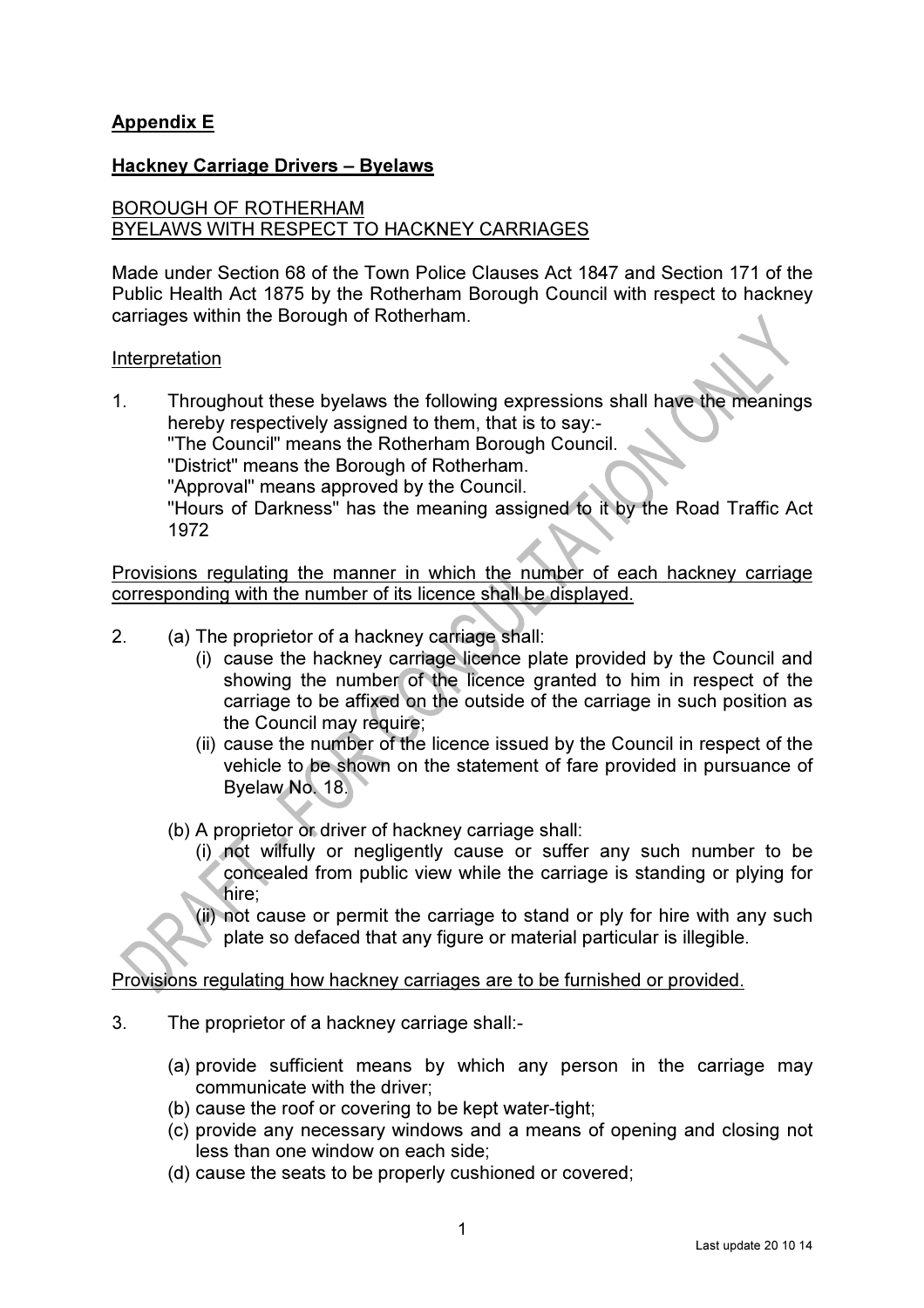- (e) cause the floor to be provided with a proper carpet, mat or other suitable covering;
- (f) cause the fittings and furniture generally to be kept in a clean condition, well maintained and in every way fit for public service;
- (g) provide means for securing luggage if the carriage is so constructed to carry luggage;
- (h) provide an efficient and approve fire extinguisher which shall be carried in such a position as to be readily available for use;
- (i) provide at least two doors for the use of persons conveyed in such carriage and a separate means of ingress and egress for the driver;
- (j) provide the carriage with a spare wheel and tyre in such a condition that is readily available for use in case of a puncture or damaged tyre or wheel, together with all the necessary tools and equipment for readily effecting the replacement.
- 4. (a) The proprietor of a hackney carriage shall cause the same to be provided with a taximeter so constructed attached and maintained as to comply with the following requirements, that is to say:-
	- (i) if the taximeter is fitted with a flag or other device bearing the words "FOR HIRE":-
		- (a) the words "FOR HIRE" shall be exhibited on each side of the flag or other device in plain letters at least  $1\frac{1}{2}$  inches in height and the flag or other device shall be capable of being illuminated and of being locked in a position in which the words are horizontal and legible;
		- (b) when the flag or other device is so locked the machinery of the taximeter shall not be in action and the means of bringing it into action shall be by moving the flag or other device so that the words are not conveniently legible;
		- (c) when the flag or other device is so locked that the aforesaid words are horizontal and legible no fare shall be recorded on the face of the taximeter;
	- (ii) if the taximeter is not fitted with a flag or other device bearing the words "FOR HIRE":-
		- (a) the taximeter shall be fitted with a key or other device the turning of which will bring machinery of the taximeter into action and cause the word "HIRED" to appear on the face of the taximeter;
		- (b) such a key or other device shall be capable of being locked in such a position that the machinery of the taximeter is not in action and no fare is recorded on the face of the taximeter;
	- (iii) when the machinery of the taximeter is in action there shall be recorded on the face of the taximeter in figures clearly legible and free from ambiguity a fare not exceeding the rate or fare which the proprietor or driver is entitled to demand and take in pursuance of Byelaw No. 17 for the hire of the carriage by distance between the hours of 6.00 a.m. and midnight.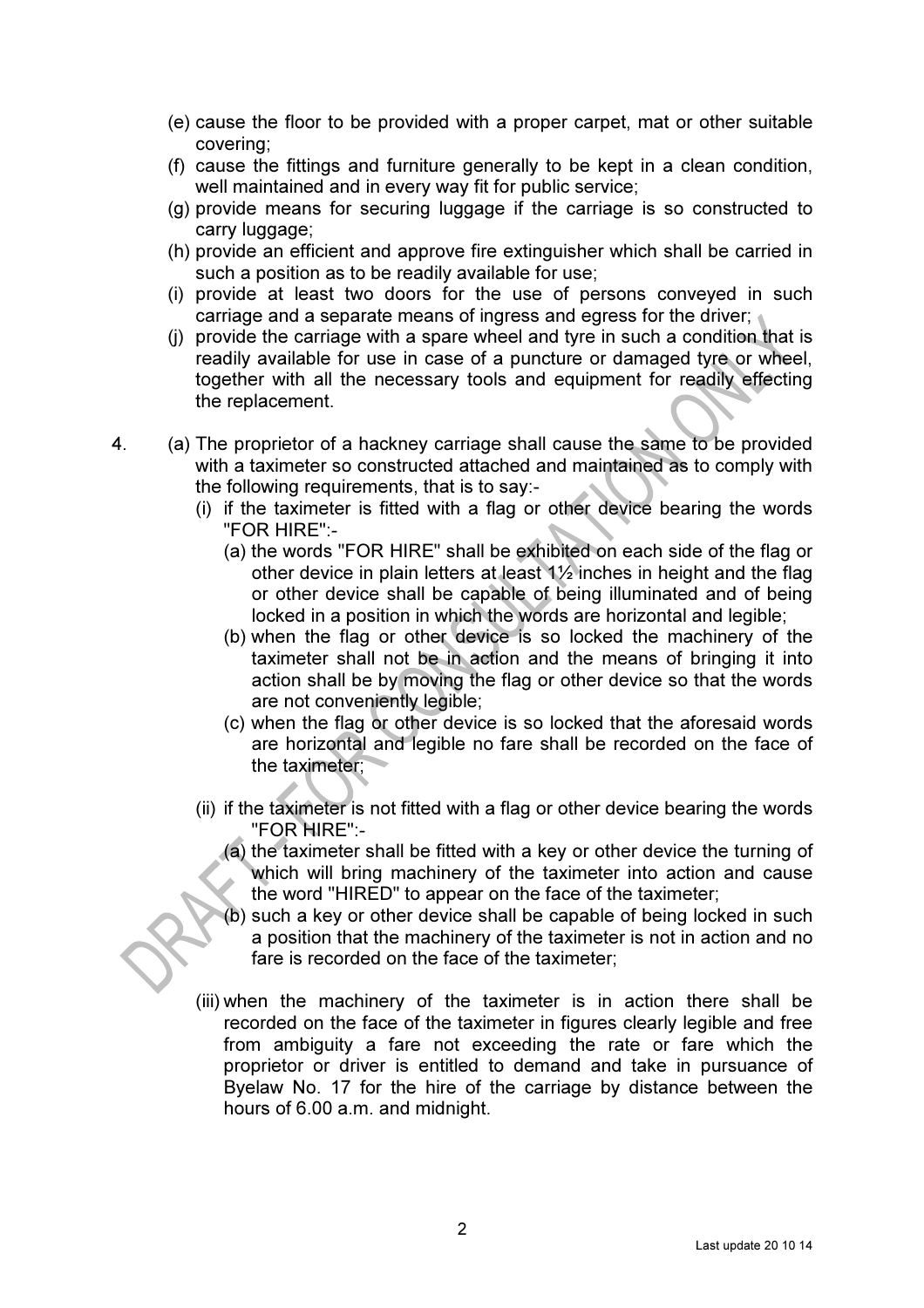- (iv) The word "FARE" shall be printed on the face of the taximeter in plain letters so as they clearly apply to the fare recorded thereon;
- (v) The taximeter shall be so placed that all letters and figures on the face thereof may be at all times plainly visible to any person being conveyed in the carriage and for that purpose the letters and figures shall be suitably illuminated during any period of hiring;
- (vi) The taximeter and all the fittings thereof shall be so affixed to the carriage with seals or other appliances that it shall not be practicable for any persons to tamper with them except by breaking damaging or permanently displacing the seals or other appliances.
- (b) The proprietor of a hackney carriage provided with a taximeter not fitted with a flag or other device bearing the words "FOR HIRE" shall cause the carriage to be provided with a sing so constructed as to comply with the following requirements, that is to say:-
	- (i) the sign shall bear the words "FOR HIRE" in plain letters at least  $1\frac{1}{2}$ inches in height;
	- (ii) the sign shall be capable of being so operated that it indicates clearly and conveniently to persons outside the carriage whether or not the carriage is for hire and of being suitably illuminated.
- (c) The proprietor of a hackney carriage shall cause the carriage to be fitted with a "TAXI" sign which shall be of an approved type, and shall be capable of being illuminated. The sign shall be attached to the carriage in an approved manner and shall display to the front of the carriage the word "TAXI" horizontally in letters not less than 2 inches high to proportionate width and the proprietor's trading name shall be suitably included.

Provisions regulating the conduct of the proprietors and drivers of hackney carriages plying within the district in their several employments and determining whether such drivers shall wear and what badges:-

5. The driver of a hackney carriage shall:-

 (a) if the taximeter is fitted with a flag or other device bearing the words "FOR HIRE":-

- (i) when standing or plying for hire keep such flag or other device locked in the position in which the words are horizontal and legible;
- (ii) as soon as the hirer enters the carriage, or at such earlier times as the hirer may agree, being the machinery of the taximeter into action by moving the flags or other device so that the words are not conveniently legible and keep the machinery of the taximeter in action until the termination of the hiring;
- (b) if the taximeter is not fitted with a flag or other device bearing the words "FOR HIRE":-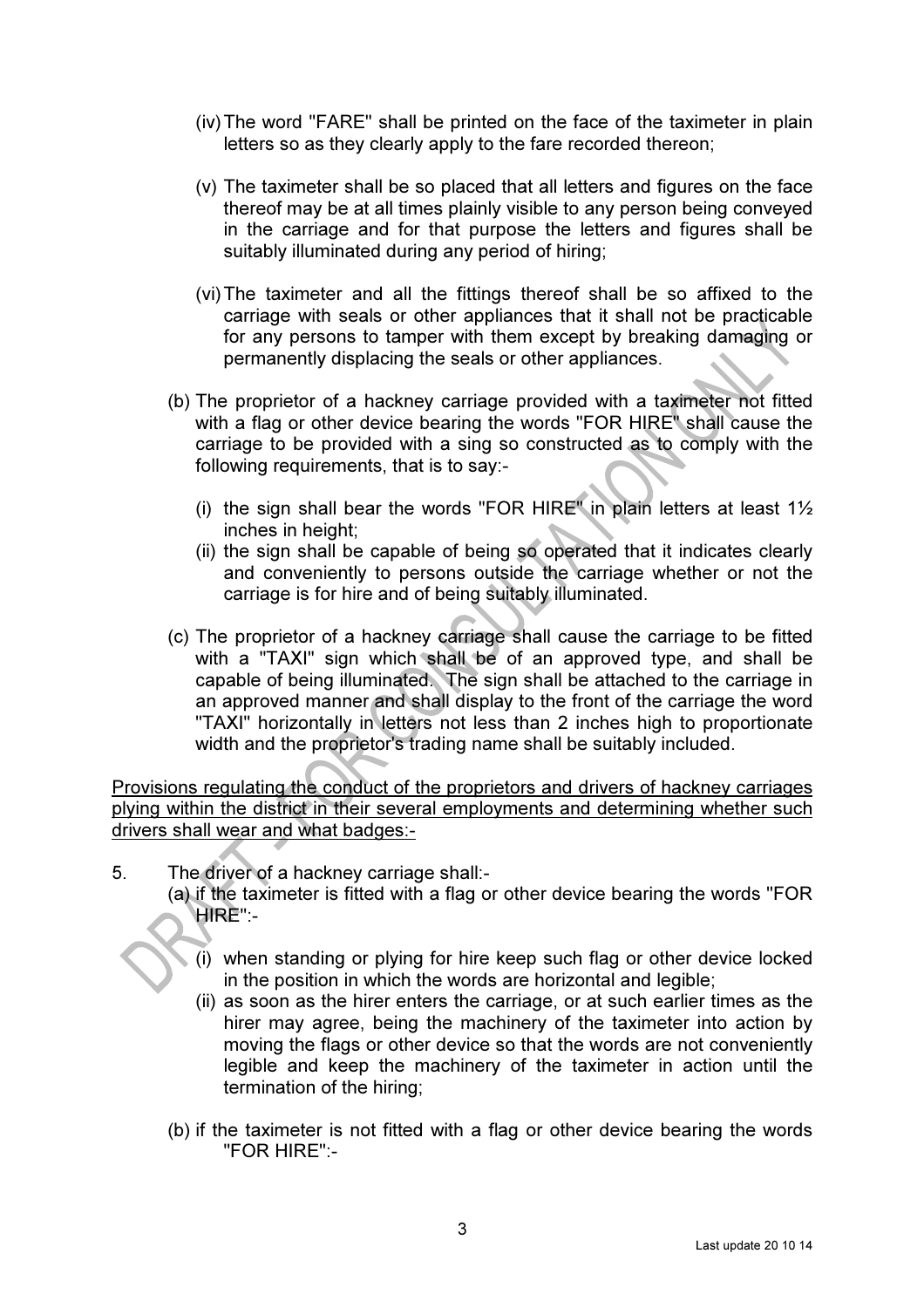- (i) when standing or plying for hire keep the taximeter locked in position in which no fare is recorded on the face of the taximeter and operate the sign provided in pursuance of Byelaw No. 4 so that the words "FOR HIRE" are clearly and conveniently legible by persons outside the carriage;
- (ii) as soon as the carriage is hired whether by distance or time, operate the said sign so that the words "FOR HIRE" are not conveniently legible by persons outside the carriage;
- (iii) as soon as the hirer enters the carriage, or at such earlier time as the hirer may agree, bring the machinery of the taximeter into action by moving the key or other device fitted for the purpose so that the word "HIRED" is legible on the face of the taximeter and keep the machinery of the taximeter in action until the termination of the hiring.
- (c) Cause the dial of the taximeter to be kept properly illuminated throughout any part of a hiring which is during the hours of darkness and also at any other time at the request of the hirer.
- (d) Cause the "TAXI" and "FOR HIRE" signs to be illuminated during the hours of darkness only when the carriage is standing or plying for hire within the district.
- 6. A proprietor or driver of a hackney carriage shall not tamper with or permit any person to tamper with any taximeter with which the carriage is provided, with the fittings thereof, or with the seals affixed thereto.
- 7. The driver of a hackney carriage shall, when plying for hire in any street and not actually hired:-
	- (a) proceed with reasonable speed to one of the stands fixed by Byelaw No. 16;
	- (b) if a stand, at the time of his arrival, is occupied by the full number of carriages authorised to occupy it, proceed to another stand;
	- (c) on arriving at a stand not already occupied by the full number of carriages authorised to occupy it, station the carriage immediately behind the carriage or carriages on the stand and so as to face in the same direction;
	- (d) from time to time when any other carriage immediately in front is driven off or moved forward cause his carriage to be moved forward so as to fill the place previously occupied by the carriage driven off or moved forward.
- 8. A proprietor or driver of a hackney carriage, when standing or plying for hire shall not, by calling out or otherwise, importune any person to hire such carriage and shall not cause or procure any other person for the purpose.
- 9. (a) The driver of a hackney carriage shall behave in a civil and orderly manner and shall take all reasonable precautions to ensure the safety of persons conveyed in or entering or alighting from the vehicle.
	- (b) The driver shall
		- (i) not without the express consent of the hirer smoke, drink or eat in the vehicle;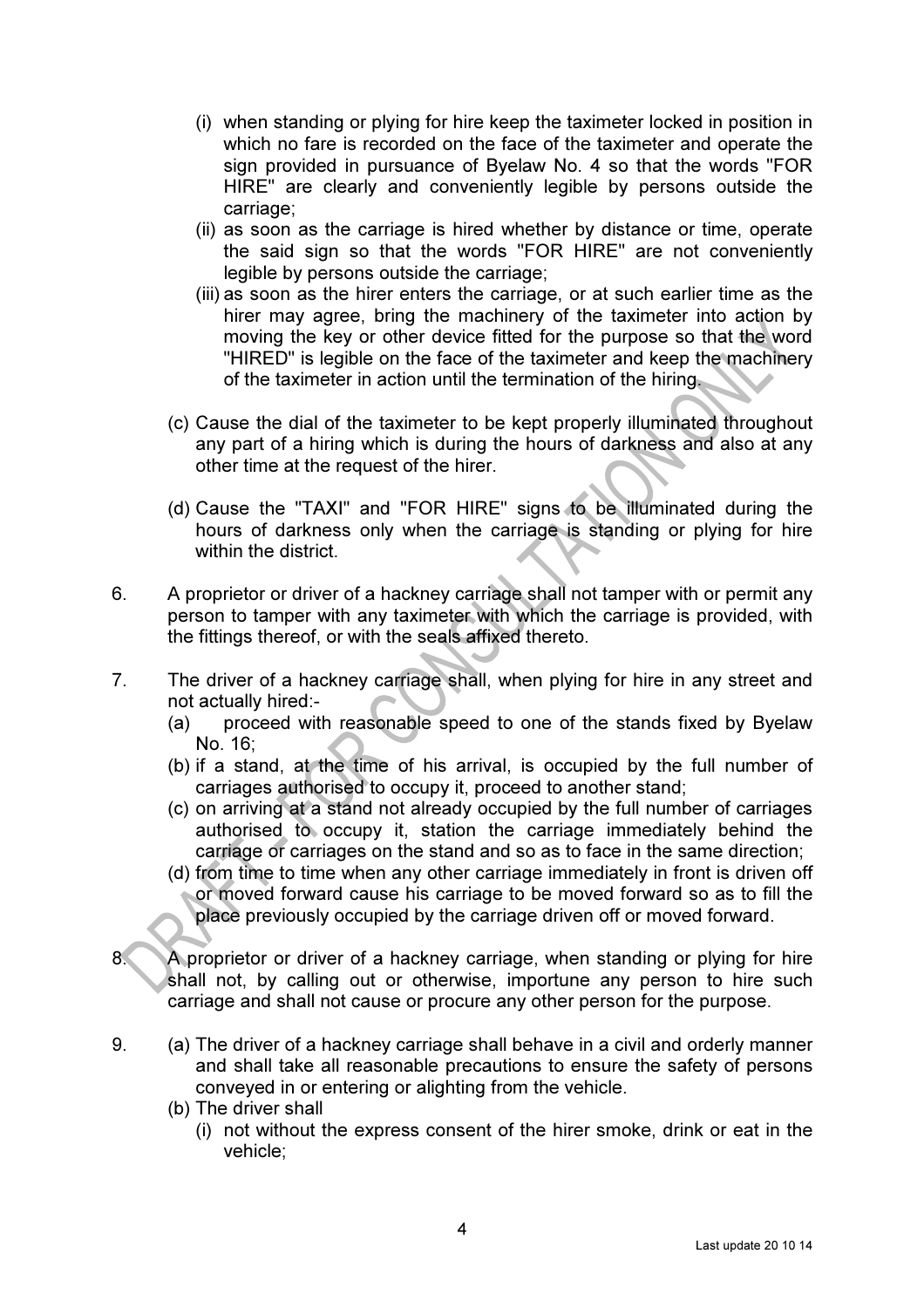- (ii) not without the express consent of the hirer play any radio or sound reproducing instrument or equipment in the vehicle other than for the purpose of sending or receiving messages in connection with the operation of the vehicle;
- (iii) at no time cause or permit the noise emitted by any radio or other previously mentioned equipment in the vehicle to be a source of nuisance or annoyance to any person, whether inside or outside the vehicle.
- 10. The proprietor or driver of a hackney carriage who has agreed or has been hired to be in attendance with the carriage at an appointed time and place shall, unless delayed or prevented by some sufficient cause punctually attend with such carriage at such appointed time and place.
- 11. The driver of a hackney carriage when hired to drive to any particular destination shall, subject to any directions, given by the hirer, proceed to that destination by the shortest available route.
- 12. The driver of a hackney carriage shall at all times when standing or plying for hire have a completed copy of these byelaws available for production on demand by any person hiring the hackney carriage.
- 13. A proprietor or driver of a hackney carriage shall not convey or permit to be conveyed in such carriage any greater number of persons than the number of persons specified on the plate affixed to the outside of the carriage.

 For the purposes of this Byelaw two children under the age of ten years shall be counted as one person and a child aged ten years of over shall be counted as one person.

Provided nevertheless that:-

 (a) insofar as a vehicle licensed to carry not more than six persons is concerned;

- (i) where a total of more than six children under the age of ten years are conveyed each child after the sixth shall be counted as one person;
- (ii) up to two children under the age of one year may be disregarded in calculating the number of persons;
- (b) insofar as a vehicle licensed to carry more than six persons but not exceeding eight persons is concerned;
	- (i) where a total of more than six children under the age of ten years are conveyed each child after the sixth shall be counted as one person;
	- (ii) up to two children under the age of one year may be disregarded in calculating the number of persons.
	- (iii) the driver shall not allow to be conveyed in the front of a hackney carriage vehicle:-
		- (a) any child below the age of ten years; or

 (b) more than one person above that age unless there are sufficient seat belts to enable the carriage of one or more than one person.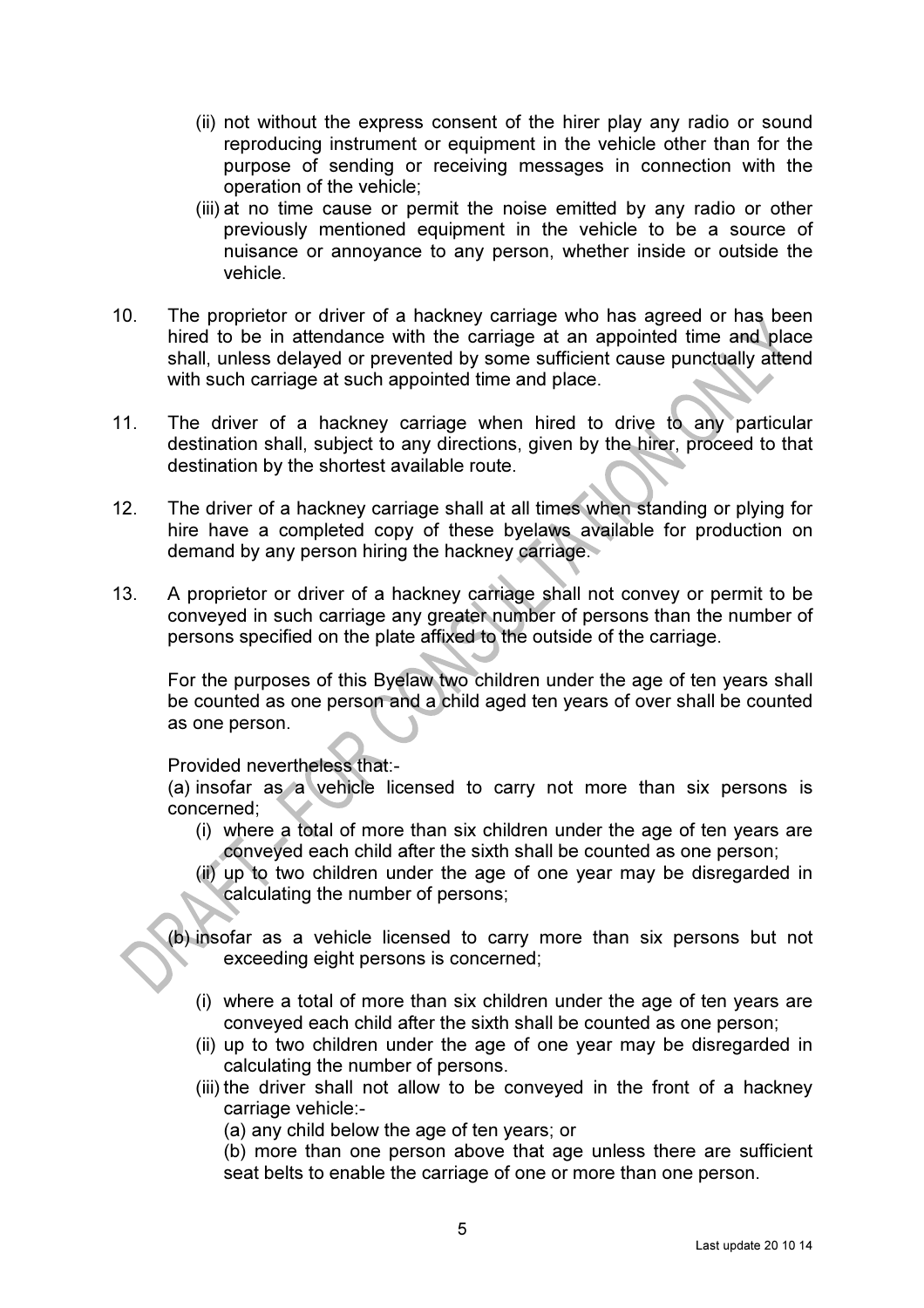(iv) the driver shall not, without the consent of the hirer of the vehicle, convey or permit to be conveyed any other person in that vehicle.

- 14. If a badge has been provided by the Council and delivered to the driver of a hackney carriage he shall, when standing or plying for hire, and when hired, wear that badge in such a position and manner as to be plainly visible.
- 15. The driver of a hackney carriage so constructed as to carry luggage shall, when requested by any person hiring or seeking to hire the carriage:- (a) convey a reasonable quantity of luggage;
	- (b) afford reasonable assistance in loading and unloading;
	- (c) afford reasonable assistance in removing it to or from the entrance of any building, station, or place at which he may take up or set down such person.

#### Provisions fixing the stands of hackney carriages.

- 16. Each of the several places specified in the following list shall be a stand for such number of hackney carriages as are specified in the list:-
	- (a) Howard Street (opposite to Station entrance)
	- (b) Bus Station (adjacent to service Road Effingham Square)
	- (c) Corporation Street (north side adjacent to "The Ring Shop")
	- (d) Market Place (north side near the junction of Market Place) (and Market Street and Corporation Street)

 The following hackney carriage stands will operate between the hours of 10.00 p.m. and 6.00 .am. only except for (g) which will operate between 11.00 p.m. and 6.00 a.m. only:-

(e) Drummond Street (Service Road)

 on the south-west side from a point 55 metres south-east from its south-eastern junction with Henry Street for a distance of approximately 30 metres in a south-easterly direction

- (f) Brinsworth Street
	- (i) on the west side a distance of 11 metres north of
		- its junction with Pool Green roundabout for approximately 12 metres in a northerly direction.
	- (ii) on the west side a distance of 38 metres north of its junction with Pool Green roundabout for approximately 18 metres in a northerly direction.
- (g) Masbrough Street
	- (i) on the south side from a point 95 metres east of
- its eastern junction with Providence Street in an easterly direction for approximately 18 metres.
	- (ii) on the south side from a point 138 metres east of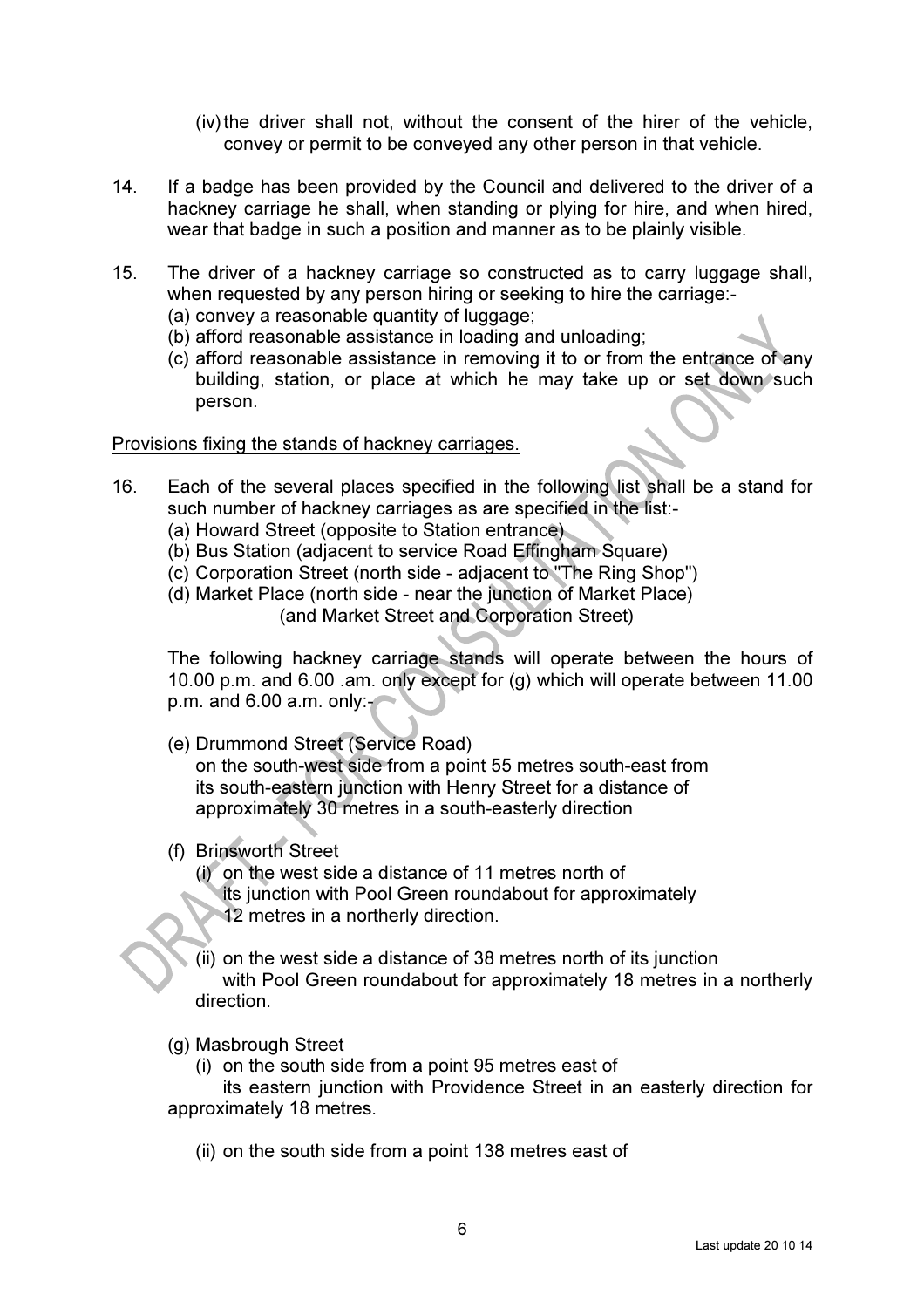its junction with Providence Street in an easterly direction for approximately 6 metres.

(h) Ship Hill

south-west side - adjacent to Nightclub premises.

- 17. (a) The proprietor of a hackney carriage shall be entitled to demand and take for the hire of the carriage the rate of rate prescribed by the existing table the rate or fare being calculated by distance unless the hirer expresses at the commencement of the hiring his desire to engage by time provided always that where a hackney carriage furnished with a taximeter shall be hired by distance the proprietor or driver thereof shall not be entitled to demand or take a fare greater than that recorded on the face of the taximeter save for any extra charge which is authorised by the existing table.
	- (b) The driver shall, if requested by the hirer, provide him with a written receipt for the fare paid.

## Fares for Distance

(i) (ii) (iii) - Refer to table of fares currently in force.

For the purpose of the extra charges hereinbefore authorised the following days in each year are classified as Bank Holidays:-

- 1. New Year's Day
- 2. Good Friday
- 3. Easter Monday
- 4. Spring Holiday
- 5. Late Summer Holiday
- 6. Christmas Day
- 7. Boxing Day
- 18. (a) The proprietor of a hackney carriage shall cause a statement of the fares fixed by the Byelaw No. 17 to be exhibited inside the carriage in clearly distinguishable letters and figures.

 (b) The proprietor or driver of a hackney carriage bearing a statement of fares in accordance with this Byelaw shall not wilfully or negligently cause or suffer the letters or figures in the statement to be concealed or rendered illegible at any time while the carriage is plying or being used for hire.

Provisions securing the safe custody and delivery of any property accidentally left in hackney carriages, and fixing the charges to be made in respect thereof.

19. The proprietor or driver of a hackney carriage shall immediately after the termination of any hiring or as soon as practicable thereafter carefully search the carriage for any property which may have been accidentally left therein.